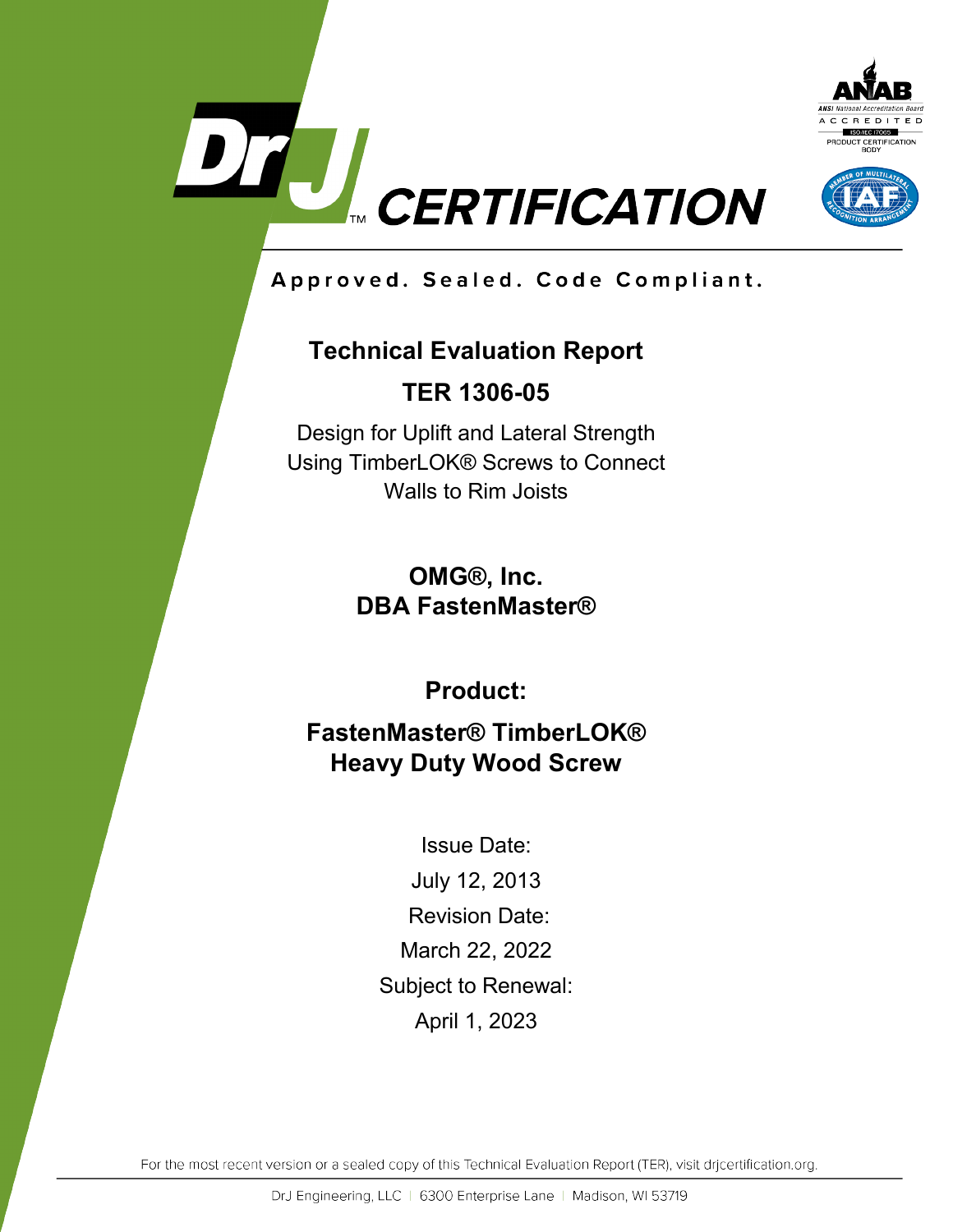

## COMPANY

INFORMATION:

OMG®, Inc. DBA FastenMaster®

153 Bowles Rd Agawam, MA 01001-2908

800-518-3569

[mguthrie@omginc.com](mailto:MGuthrie@omginc.com?subject=TER%201306-05%20Design%20for%20Uplift%20and%20Lateral%20Strength%20Using%20TimberLOK%20Screws%20to%20Connect%20Walls%20to%20Rim%20Joists)

[fastenmaster.com](https://www.fastenmaster.com/)



DIVISION: 06 00 00 - WOOD, PLASTICS AND COMPOSITES

## 1 PRODUCT EVALUATED[1](#page-1-0)

<span id="page-1-3"></span>1.1 FastenMaster® TimberLOK® Heavy Duty Wood Screw

## 2 APPLICABLE CODES AND STANDARDS<sup>[2,](#page-1-1)[3](#page-1-2)</sup>

2.1 *Codes*

-

- 2.1.1 *IBC—15, 18, 21: International Building Code®*
- 2.1.2 *IRC—15, 18, 21: International Residential Code®*
- 2.2 *Standards and Referenced Documents*
	- 2.2.1 *ANSI/AWC NDS: National Design Specification (NDS) for Wood Construction*
	- 2.2.2 *ANSI/AWC SDPWS: Special Design Provisions for Wind and Seismic*
	- 2.2.3 *ASTM A153: Standard Specification for Zinc Coating (Hot-Dip) on Iron and Steel Hardware*
	- 2.2.4 *ASTM A510: Standard Specification for General Requirements for Wire Rods and Coarse Round Wire, Carbon Steel, and Alloy Steel*
	- 2.2.5 *ASTM D1761: Standard Test Methods for Mechanical Fasteners in Wood*
	- 2.2.6 *AWC TR 12: General Dowel Equations for Calculating Lateral Connection Values*

## 3 PERFORMANCE EVALUATION

- 3.1 TimberLOK® fasteners were evaluated using their tested allowable design values as an alternate means of attaching the top and bottom plates of walls to rim joists. The following conditions were evaluated:
- 3.1.1 Withdrawal strength of TimberLOK® fasteners for use as an alternative to metal hurricane and seismic clips/straps or nails loaded in tension (uplift) applications.

<span id="page-1-0"></span><sup>1</sup> For more information, visi[t drjcertification.org](https://www.drjcertification.org/) or call us at 608-310-6748.

<span id="page-1-1"></span><sup>&</sup>lt;sup>2</sup> Unless otherwise noted, all references in this TER are from the 2018 version of the codes and the standards referenced therein. This material, design, or method of construction also complies with the 2000-2015 versions of the referenced codes and the standards referenced therein.

<span id="page-1-2"></span><sup>&</sup>lt;sup>3</sup> All terms defined in the applicable building codes are italicized.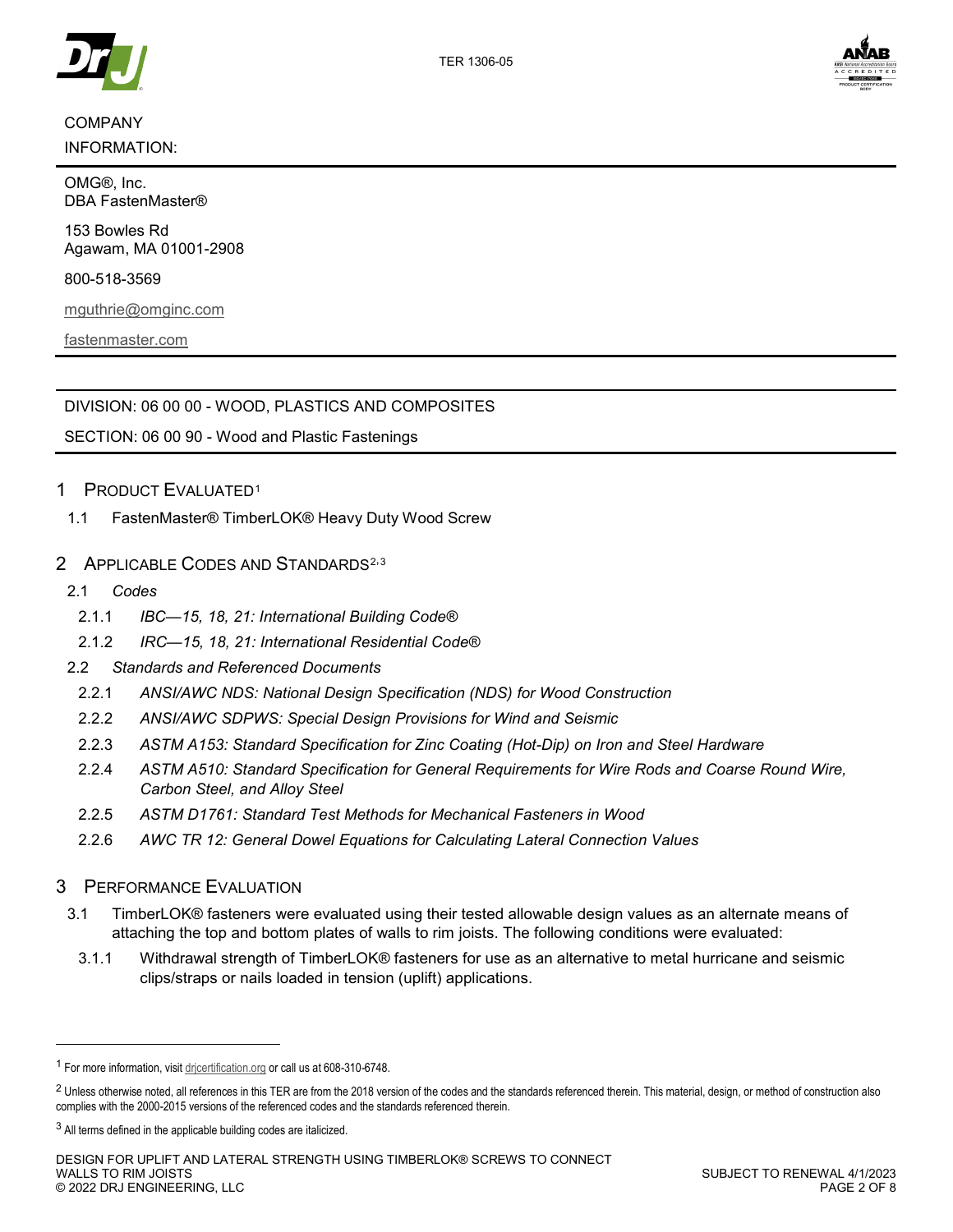



- 3.1.2 Shear strength of TimberLOK® fasteners for use as an alternative to hurricane and seismic clips/straps or nails in shear (lateral) loaded applications either parallel or perpendicular to wood grain.
- 3.1.3 Head pull-through strength of TimberLOK® fasteners for use as an alternative to hurricane and seismic clips/straps or nails in tension (uplift) loaded application.
- 3.2 Any code compliance issues not specifically addressed in this section are outside the scope of this TER.
- 3.3 Any engineering evaluation conducted for this TER was performed within DrJ's ANAB [accredited ICS code scope](https://www.drjcertification.org/sites/default/files/uploads/attachments/node/1717/Accredited_Certification_Body_Scope_Comparison.pdf) and/or the defined professional engineering scope of work on the dates provided herein.

#### 4 PRODUCT DESCRIPTION AND MATERIALS

4.1 TimberLOK® fasteners [\(Figure 1\)](#page-2-0) are manufactured of 1022 carbon steel or 10B21 wire conforming to *ASTM A510.*



FIGURE 1: TIMBERLOK® FASTENER

- <span id="page-2-0"></span>4.2 TimberLOK® fasteners are manufactured using a standard cold-formed process followed by a heat-treating process.
- 4.3 Fasteners are approved for use in interior and exterior conditions and in chemically treated or untreated lumber.
	- 4.3.1 The proprietary coating has been tested and found to exceed the protection provided by code-approved hot-dipped galvanized coatings meeting *ASTM A153* (*IBC* [Section 2304.10.6](https://www.drjcertification.org/2021/ibc/section-2304.10.6)[4](#page-2-2) and *IRC* [Section R317.3\)](https://www.drjcertification.org/2021/irc/section-R317.3), which allows for its use in alkaline copper quaternary (ACQ) pressure-treated wood.
- 4.4 Fasteners are approved for use in fire retardant treated (FRT) lumber, provided the conditions set forth by the FRT lumber manufacturer are met, including appropriate strength reductions.
- 4.5 In-plant quality control procedures, under which the TimberLOK® fasteners are manufactured, are audited through an inspection process performed by an approved agency.
- <span id="page-2-1"></span>4.6 The TimberLOK® fasteners evaluated in this report are designated in [Table 1.](#page-2-1)

TABLE 1. FASTENER DESIGNATION FOR THE TIMBERLOK® FASTENERS EVALUATED IN THIS REPORT

| <b>Product Name</b> | <b>Fastener Designation<sup>1</sup></b>                                                                               | <b>Head Marking</b> | <b>Overall Length (in)</b> | Thread Length (in) |  |
|---------------------|-----------------------------------------------------------------------------------------------------------------------|---------------------|----------------------------|--------------------|--|
| TimberLOK® 4"       | TLOK04                                                                                                                | F4.0                |                            |                    |  |
| TimberLOK® 6"       | TLOK06                                                                                                                | F6.0                |                            |                    |  |
|                     | Fastener designations are found on the product packaging. Individual fasteners may be marked according to this table. |                     |                            |                    |  |

-

<span id="page-2-2"></span><sup>4</sup> 2018 *IBC* [Section 2304.10.5](https://www.drjcertification.org/2018/ibc/section-2304.10.5)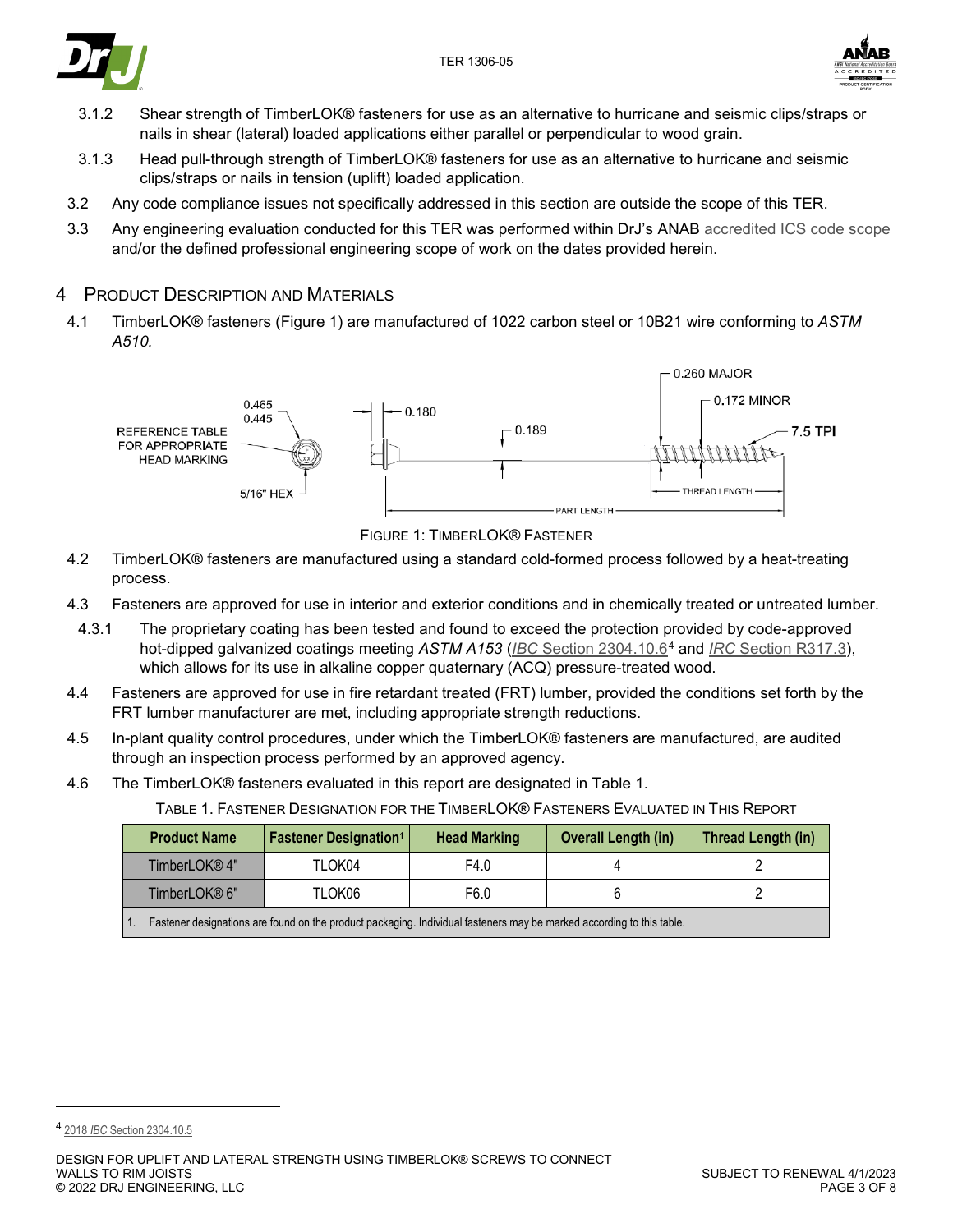



## **APPLICATIONS**

- 5.1 *Wood-Framed Construction*
	- 5.1.1 TimberLOK® fasteners are used to attach minimum 1½"-wide rim board to wood walls that meet the requirements of *IBC* [Section 2308](https://www.drjcertification.org/2021/ibc/section-2308) or *IRC* [Section R602](https://www.drjcertification.org/2021/irc/section-R602) for wood structural framing members. The fasteners provide resistance to uplift or lateral loads applied parallel and/or perpendicular to the wall or structural framing member.
	- 5.1.2 Walls shall consist of either a single or double top plate designed in accordance with *IBC* [Section 2308.5.3.2](https://www.drjcertification.org/2021/ibc/section-2308.5.3.2) or *IRC* [Section R602.3.2.](https://www.drjcertification.org/2021/irc/section-R602.3.2)
	- 5.1.3 See [Table 2](#page-3-0) for the design procedure and TimberLOK® allowable design values.
	- 5.1.4 See Section [6](#page-5-0) for installation requirements.
	- 5.1.5 TimberLOK® fasteners are used in buildings requiring wind design in accordance with *IBC* [Section 1609](https://www.drjcertification.org/2021/ibc/section-1609) or analysis in accordance with *IRC* [Section R301.2.1.](https://www.drjcertification.org/2021/irc/section-R301.2.1)
	- 5.1.6 Use of TimberLOK® fasteners in buildings requiring seismic analysis in accordance with *IRC* [Section](https://www.drjcertification.org/2021/irc/section-R301.2.2)  [R301.2.2](https://www.drjcertification.org/2021/irc/section-R301.2.2) is outside the scope of this TER.
	- 5.1.7 Where the application exceeds the limitations set forth herein, design shall be permitted in accordance with accepted engineering procedures, experience and technical judgment.

#### 5.2 *Design Concepts and Allowable Design Loads*

5.2.1 Allowable design loads for uplift and lateral resistance are provided in [Table 2](#page-3-0) for TimberLOK® fasteners. Allowable design loads are listed for selected load durations and specific gravities and are applicable to fasteners installed in accordance with the procedures described in Section [6.](#page-5-0)

| TABLE 2. ALLOWABLE LOADS FOR UPLIFT & LATERAL RESISTANCE FOR SELECTED LOAD DURATIONS |
|--------------------------------------------------------------------------------------|
| AND WOOD-SPECIFIC GRAVITIES USING TIMBERLOK® FASTENERS                               |

<span id="page-3-0"></span>

|                                       | <b>Minimum</b>                                                            |                                                              | Lateral <sup>5</sup> (lbf) |      |      |                          |      |      |                                            |      |      |
|---------------------------------------|---------------------------------------------------------------------------|--------------------------------------------------------------|----------------------------|------|------|--------------------------|------|------|--------------------------------------------|------|------|
| <b>Fastener</b><br><b>Designation</b> | <b>Penetration into</b><br>Truss/Rafter/Wood<br><b>Structural Support</b> | <b>Species Group</b><br>(Specific Gravity <sup>1,2,4</sup> ) | Uplift $3,5$ (lbf)         |      |      | F1 - Parallel<br>to Wall |      |      | F2 - Perpendicular<br>to Wall <sup>3</sup> |      |      |
|                                       | (in)                                                                      |                                                              | 1.0                        | 1.33 | 1.60 | 1.0                      | 1.33 | 1.60 | 1.0                                        | 1.33 | 1.60 |
| TimberLOK®                            |                                                                           | So. Pine (0.55)                                              | 390                        | 520  | 620  | 255                      | 340  | 410  | 280                                        | 375  | 450  |
| TLOK04<br>or                          | ົ                                                                         | Douglas Fir-Larch (0.50)                                     | 340                        | 450  | 540  | 240                      | 320  | 385  | 265                                        | 350  | 425  |
| TLOK06                                |                                                                           | Spruce-Pine-Fir/Hem-Fir (0.42)                               | 260                        | 350  | 420  | 210                      | 280  | 340  | 230                                        | 305  | 370  |

SI: 1 in = 25.4 mm, 1 psf = 0.000048 MPa

1. Wood truss joist, rim board and rafter members shall be a minimum of 2" nominal thickness. Design of wood members by others.

2. Equivalent specific gravity of structural composite lumber (SCL) shall be equal to or greater than the specific gravities provided in this table. Refer to product information from SCL manufacturer.

3. Uplift and F2 lateral load values have been adjusted using Hankinson's equation per NDS.

4. For applications involving members with different specific gravities, use the allowable load corresponding to the lowest specific gravity.

5. Allowable uplift and lateral loads for applications in which the controlling load duration is two months (i.e., 115%) or seven days (i.e., 125%) may be obtained by multiplying the corresponding tabular value in the column marked "1.0" by 1.15 or 1.25, respectively.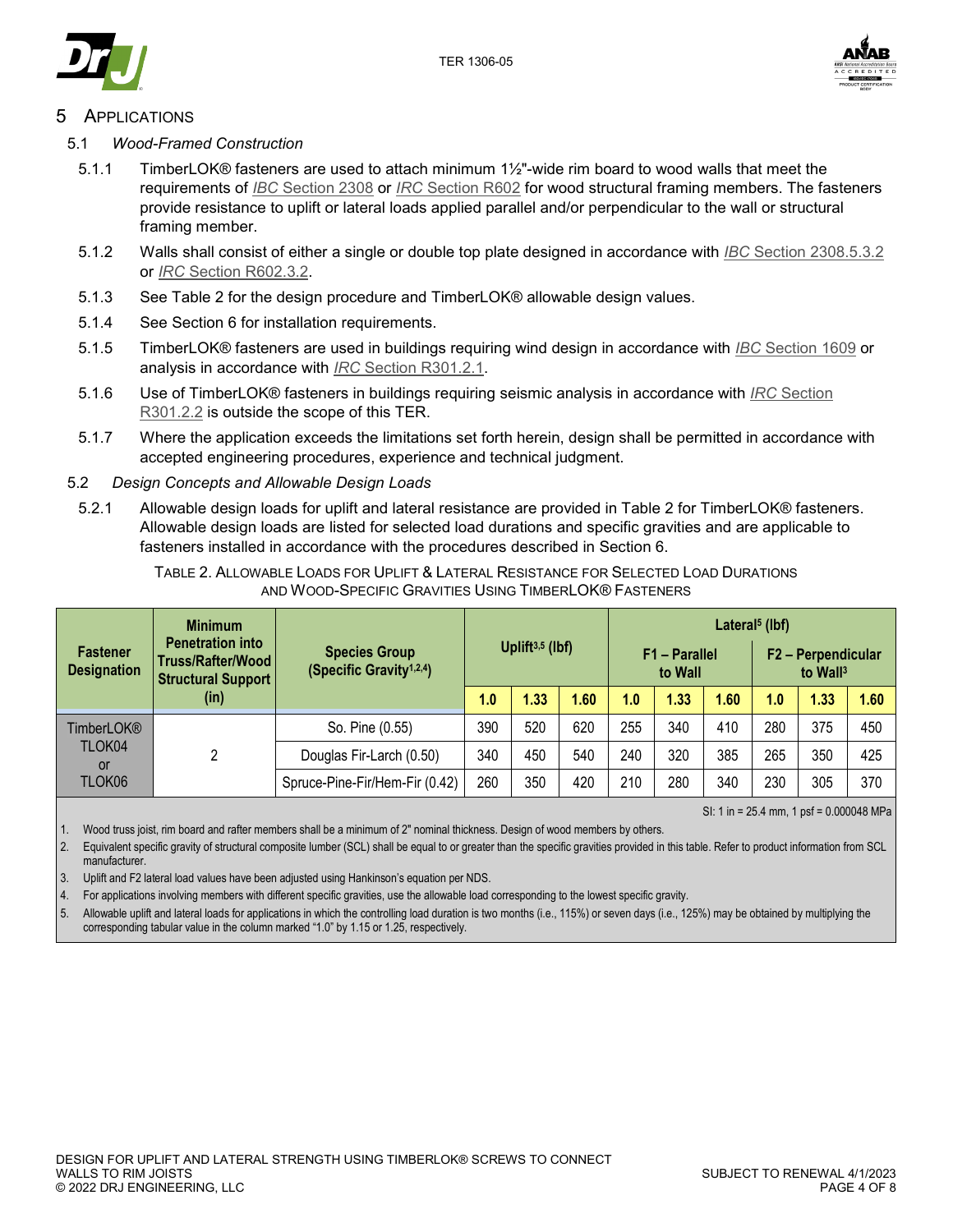



## <span id="page-4-0"></span>5.2.2 Allowable loads (plf) parallel to the wall are listed in [Table 3](#page-4-0) for the given fastener spacing.

|                         | <b>Specific</b>        | <b>On-Center Spacing Between Fasteners (in)</b> |     |     |     |     |     |     |  |
|-------------------------|------------------------|-------------------------------------------------|-----|-----|-----|-----|-----|-----|--|
| <b>Wood Species</b>     | Gravity <sup>4,5</sup> | $\mathbf{A}^{\mathbf{u}}$                       | 6"  | 8"  | 12" | 16" | 18" | 24" |  |
| Southern Pine           | 0.55                   | 1235                                            | 820 | 615 | 410 | 310 | 275 | 205 |  |
| Douglas Fir-Larch       | 0.50                   | 1150                                            | 770 | 575 | 385 | 290 | 255 | 195 |  |
| Spruce Pine-Fir/Hem-Fir | 0.42                   | 1015                                            | 680 | 510 | 340 | 255 | 225 | 170 |  |

TABLE 3. ALLOWABLE LOADS IN POUNDS PER LINEAL FOOT (PLF) BY FASTENING PATTERN<sup>1,2,3</sup>

SI: 1 in = 25.4 mm, 1 lb/ft = 0.0146 kN/mSI: 1 in = 25.4 mm

1. Wood truss joist, rim board and rafter members shall be a minimum of 2" nominal thickness. Design of wood members to be by others. 2. A load duration factor of 1.6 has been applied to these tables for wind loading per *NDS* Table 2.3.2. Adjustments to lower this factor may be made at the engineer's discretion. No further increases are allowed.

3. Table values are based on the weakest loading direction (i.e., parallel to wall).

4. Equivalent specific gravity of SCL shall be equal to or greater than the specific gravities provided in this table. Refer to product information from SCL manufacturer.

5. For applications involving members with different specific gravities, use the allowable load corresponding to the lowest specific gravity.

- 5.2.3 Where it is anticipated that loads will be applied to a single fastener simultaneously in more than one direction, additional evaluation is required to account for the combined effect of these loads using accepted engineering practice.
- 5.2.3.1 Consult a professional engineer as needed for complex design conditions.

5.2.4 Design example to transfer lateral loads to a shear wall below:

- 5.2.4.1 Shear force: 10,000 lbs (wind)
- 5.2.4.2 Length of Wall: 24' long
- 5.2.4.3 Shear load to be transferred from the wall above to the rim board: 10,000 lbs/24 ft = 416.67 plf
- 5.2.5 Assuming the top plate of the wall is Spruce Pine-Fir, allowable loads (plf) parallel to the wall are listed in [Table 3](#page-4-0) for the given fastener spacing.
- 5.2.5.1 [Table 3](#page-4-0) indicates that the fasteners must be spaced at 0'-8" o.c. (510 plf allowable load).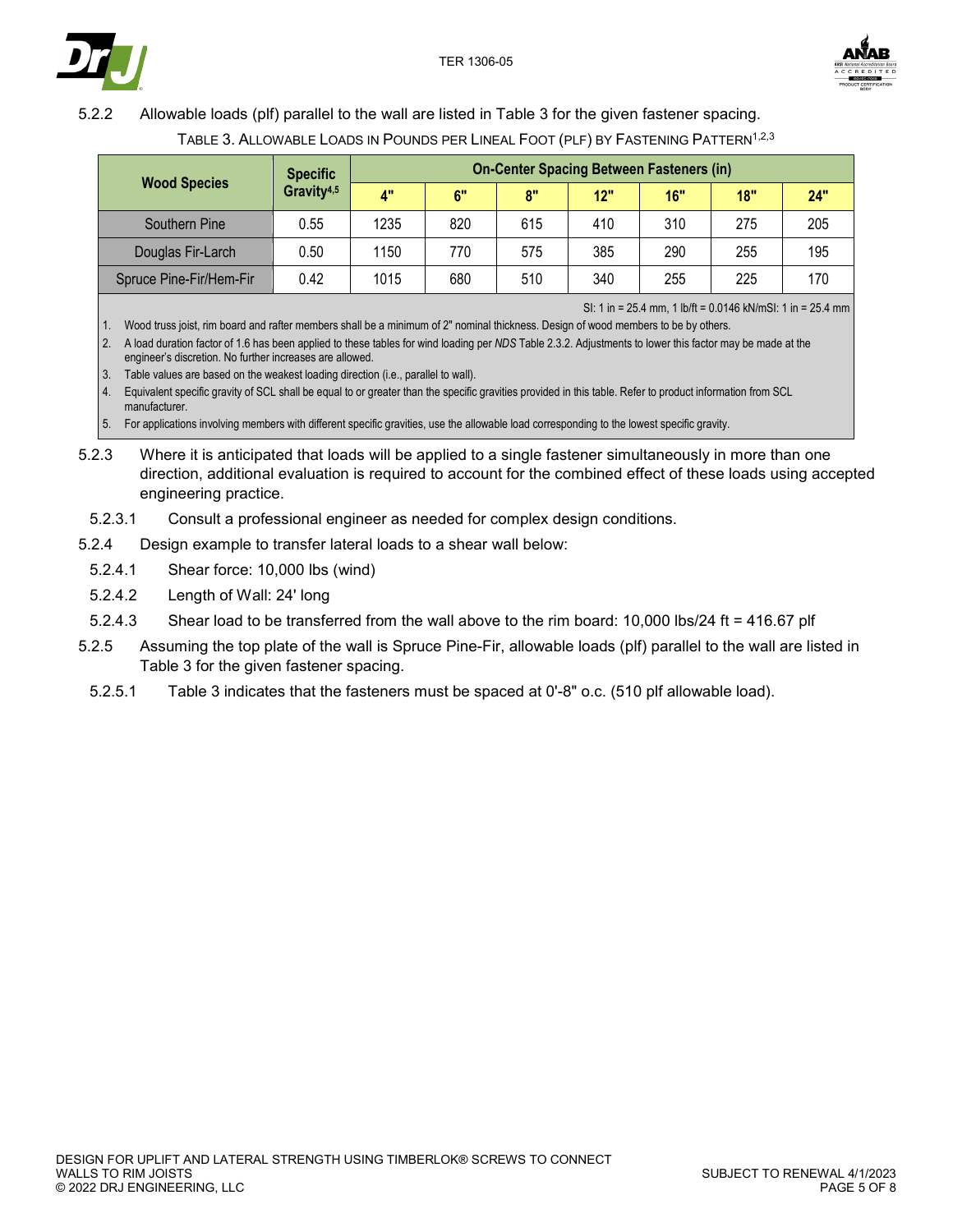





## <span id="page-5-0"></span>**INSTALLATION**

6.1 Installation shall comply with the manufacturer's installation instructions and this TER. In the event of a conflict between the manufacturer's installation instructions and this TER, the more restrictive shall govern.

#### 6.2 *Installation Procedure*

- 6.2.1 TimberLOK® fasteners:
- 6.2.1.1 Select the appropriate length of fastener from [Table 1](#page-2-1) so that the 2" of thread is fully embedded into the main member(s).
- 6.2.1.2 Locate the fastener at the centerline of the narrow edge of the rim board, as shown in [Figure 2.](#page-5-1)



FIGURE 2: RIM BOARD APPLICATIONS TO SHEAR WALLS

- <span id="page-5-1"></span>6.2.2 Install the required number of fasteners to achieve the required lateral capacity and the uplift loads, using the TimberLOK® design capacities for the resistance to the uplift and lateral loads from [Table 2](#page-3-0) and [Table 3.](#page-4-0)
	- 6.2.2.1 When installed downward into the rim board, center the screw on the floor rim board and drive vertically until the head of the fastener is flush to the top of the bottom plate of the upper wall. Do not overdrive.
	- 6.2.2.2 When installed upward into the rim board, center the screw on the floor rim board and drive vertically until the head of the fastener is flush to the bottom of the top plate of the lower wall. Do not overdrive.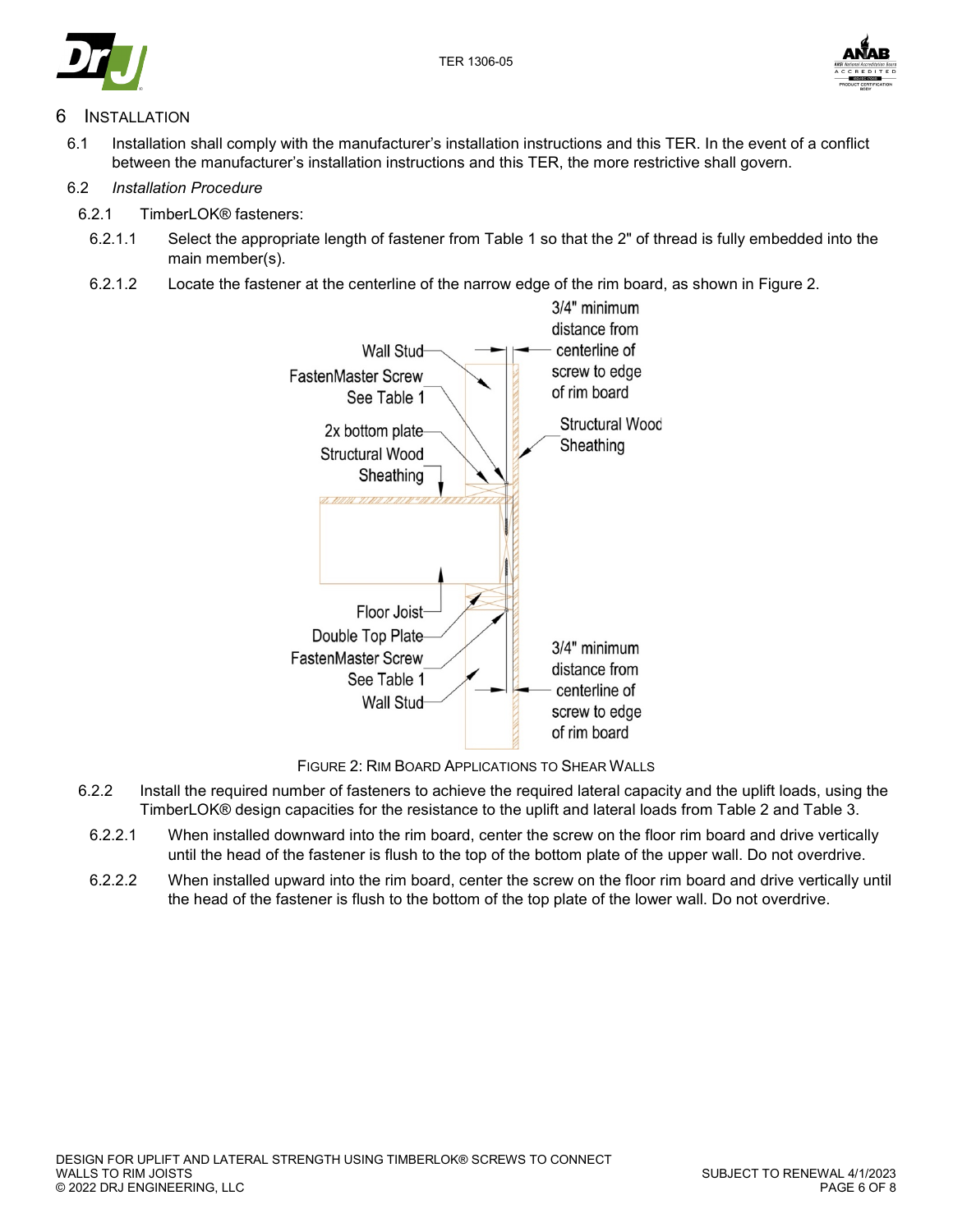



## SUBSTANTIATING DATA

- 7.1 Testing has been performed under the supervision of a professional engineer and/or under the requirements of ISO/IEC 17025 as follows:
- 7.1.1 Edge and end distances verification testing in accordance with *ASTM D1761*
- 7.2 TimberLOK® fasteners were evaluated for head pull through and withdrawal for uplift capacity.
- 7.3 TimberLOK® fasteners were evaluated for heavy duty wood screw performance when used as a truss hold-down.
- 7.4 TimberLOK® fasteners were evaluated for heavy duty wood screw performance when loaded laterally.
- 7.5 Information contained herein is the result of testing and/or data analysis by sources which conform to *IBC* [Section](https://www.drjcertification.org/2021/ibc/section-1703)  [1703](https://www.drjcertification.org/2021/ibc/section-1703) and/or [professional engineering regulations.](https://www.drjcertification.org/nspe-licensing-boards) DrJ relies upon accurate data to perform its ISO/IEC 17065 evaluations.
- 7.6 Where appropriate, DrJ's analysis is based on provisions that have been codified into law through state or local adoption of codes and standards. The providers of the codes and standards are legally responsible for their content. DrJ analysis may use code-adopted provisions as a control sample. A control sample versus a test sample establishes a product as [being equivalent](https://www.drjcertification.org/2021/ibc/section-104.11) to that prescribed in this code in quality, *[strength](https://www.drjcertification.org/2021/ibc/chapter-2/strength)*, effectiveness, *[fire resistance](https://www.drjcertification.org/2021/ibc/chapter-2/fire-resistance)*, durability, and safety. Where the accuracy of the provisions provided herein is reliant upon the published properties of materials, DrJ relies upon the grade mark, grade stamp, mill certificate, and/or test data provided by material suppliers to be minimum properties. DrJ analysis relies upon these properties to be accurate.

#### 8 FINDINGS

- 8.1 When used and installed in accordance with this TER and the manufacturer's installation instructions, the product(s) listed in Section [1.1](#page-1-3) are approved for the following:
	- 8.1.1 Use as an acceptable alternative to toe-nail connections, metal hurricane and seismic clips/straps or nails to resist the uplift and lateral loads as provided for in [Table 2](#page-3-0)
	- 8.1.2 Use as an acceptable alternative to provide resistance to uplift loads due to wind pressure applied from the wall above lifting up on the rim board, per [Table 2](#page-3-0)
	- 8.1.3 Use as an acceptable alternative to provide resistance to uplift loads due to wind pressure applied from the rim board above lifting up on the wall below, per [Table 2](#page-3-0)
	- 8.1.4 Use as an acceptable alternative to provide resistance to lateral loads applied parallel or perpendicular to the wall, per [Table 2](#page-3-0)
- 8.2 For joist/rafter and truss to top plate connections, see [TER 1105-02:](https://www.drjcertification.org/ter/1105-02) Use of FastenMaster® TimberLOK® Fasteners to Provide Uplift & Lateral Resistance to Trusses & Rafters Attached to the Tops of Walls.
- 8.3 Building codes require data from valid *[research reports](https://www.drjcertification.org/2021/ibc/section-1703.4.2/research-report)* be obtained from *[approved sources](https://www.drjcertification.org/2021/ibc/chapter-2/approved-source)* (i.e., licensed *[registered design professionals](https://www.drjcertification.org/2021/ibc/chapter-2/registered-design-professional)* [RDPs]).
- 8.3.1 Building official approval of a licensed RDP is performed by verifying the RDP and/or their business entity is listed by the [licensing board](https://www.drjcertification.org/nspe-licensing-boards) of the relevant *[jurisdiction](https://www.drjcertification.org/2021/ibc/chapter-2/jurisdiction)*.
- 8.4 Agencies who are accredited through ISO/IEC 17065 have met the [code requirements](https://www.drjcertification.org/2021/ibc/section-1703.1) for approval by the *[building official](https://www.drjcertification.org/2021/ibc/chapter-2/building-official)*. DrJ is an ISO/IEC 17065 [ANAB-Accredited Product Certification Body](https://www.drjcertification.org/anab-certification-bodies) – [Accreditation #1131](https://www.drjcertification.org/anab-accreditation-1131) and employs RDPs.
- 8.5 Through ANAB accreditation and the *IAF MLA*, DrJ certification can be used to obtain product approval in any *[jurisdiction](https://www.drjcertification.org/2021/ibc/chapter-2/jurisdiction)* or country that has [IAF MLA Members & Signatories](https://www.drjcertification.org/iaf-mla-signatories) to meet the [Purpose of the MLA](https://www.drjcertification.org/mla-purpose) – "certified once, accepted everywhere."